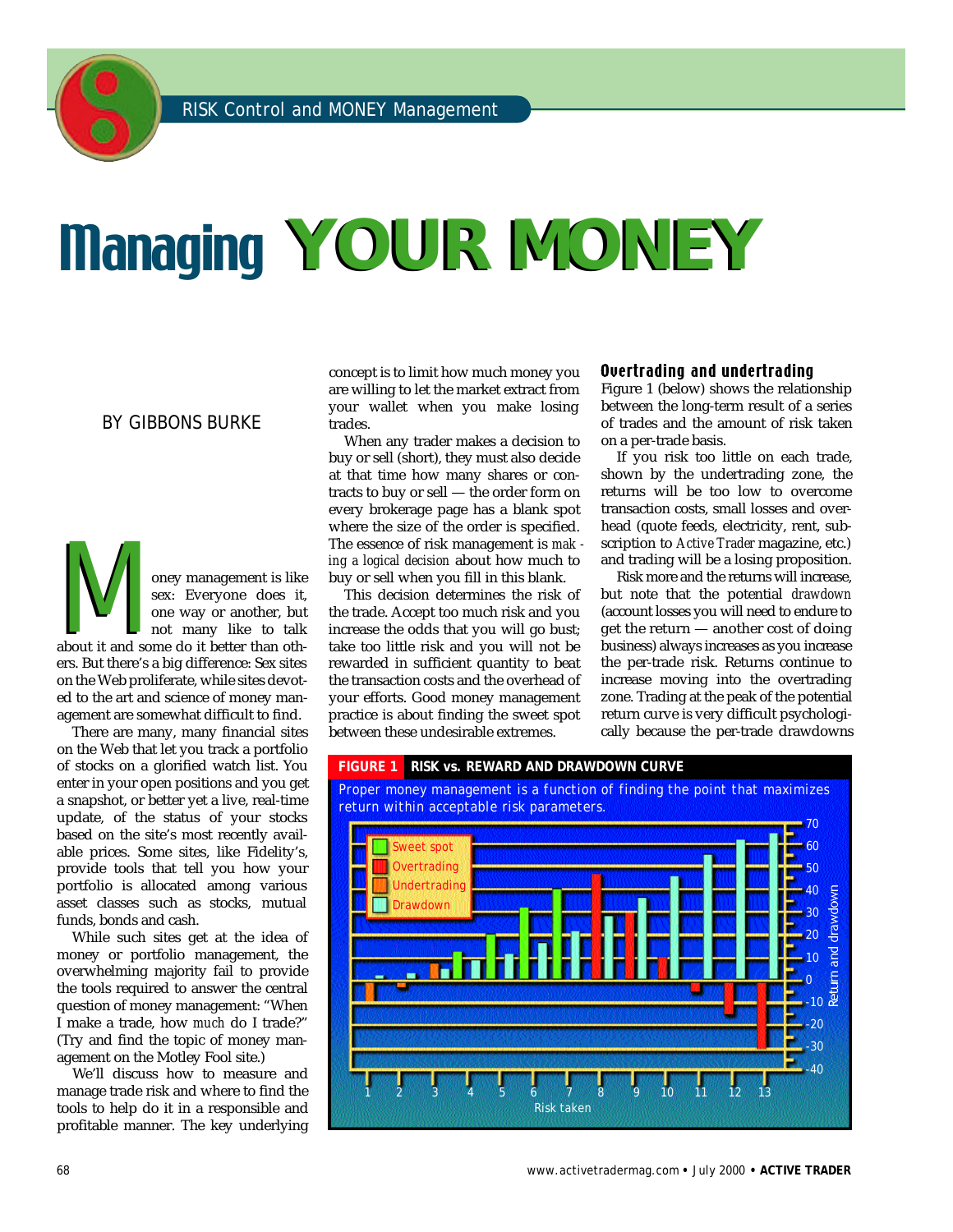For many traders, money management is the ugly stepchild of the trading family. But you can ill afford to neglect this aspect of your trading plan.

Here's a breakdown of the fundamental money-management concepts you should understand, and tools and ideas on how to implement them.

can be extremely high, and the margin of safety for dealing with unexpectedly high losing trades is very low. In other words, you're getting into territory where one huge loser can blow you out.

The best place to live on this curve is the spot where you can deal with the emotional aspect of equity drawdown required to get the maximum return. How much heat can you stand? Money management is a thermostat — a control system for risk that keeps your trading within the comfort zone.

#### It's more than stops

It's surprising that even many active traders and investors have no idea what money management is about. They generally entertain a fuzzy notion that it has to do with setting stops, and that discipline is involved to make sure you execute the stops when they are hit, but

speculative, maniacal extended leg of the bull market fueled by the dot.com land rush since 1997. This type of market — where making money consists of taking a ride on the back of the bull trend and buying the dips — tends to turn the merely bold (and possibly reckless) into market geniuses. The perceived risk in stock market investing has been very low, so the need to manage that risk has not been a pressing concern. Why worry when it will always come back and you can make a killing if you buy more?

More important to success than managing risk was the ability to charm your broker into getting you into the latest IPO allocation.

#### Two types of player

There are really two types of people operating in the financial markets: traders and investors. It is useful to

The investor's game seems to consist of selective hitchhiking on a freeway that is only going in one direction with the object of getting a ride from the Mercedes driving in the fast lane. They don't know how far the car is going to go and they don't really know when to bail out when the car starts driving in reverse.

They are slow to switch cars when one hits the breaks, runs out of gas or blows a head gasket. There is a great amount of hope and faith involved.

Many of these active investors don't pay attention because they operate under the assumption, reinforced by a 20-year old bull, that the market eventually will go up again and the safe thing to do is hold on or, smarter yet, buy more to lower the cost basis on the position. In this game it doesn't matter very much whether the car has good brakes

## Faith, hope and prayer should be reserved for  $God$ the **markets** are false and fickle idols.

their understanding doesn't go much further. Most people seem content to let their brokers track their trades for them, and the tools provided by the brokerage sites are adequate to the task.

But none of the online broker rating services tell you about brokers who provide the tools to help you manage these risks, and none of the traditional online or even most hyperactive day trading brokerage firms seem to cover this important contributor to trading success.

Why is this? Perhaps it can be explained by the extended bull run this market has enjoyed since 1982, and the understand the difference between the two — it may explain, in part, why so many people ignore risk management.

Many people who call themselves traders are, in reality, active investors. The typical investor only purchases stocks and buys as many as possible with all the available cash in his or her account. The risk-free position, for the typical investor, is to be fully invested in stocks for the long term, because, as we all know, stocks always go up. When active investors get more investment cash, they plow it into their mutual funds or buy individual stocks.

or seatbelts — the gas pedal and cruise control are all that matter.

This sort of trading can work in good times, but when the bull turns into a bear, there is going to be a big pileup of fancy cars on the freeway full of drivers who don't know how to deal with the reality of investing risk.

Good *traders* operate differently. If buy-and-hold investing is like hitching a ride on the freeway, short-term, active trading is more like a demolition derby. Traders are not loyal to the stocks they buy and sell. They measure the risk of *continued on p. 70*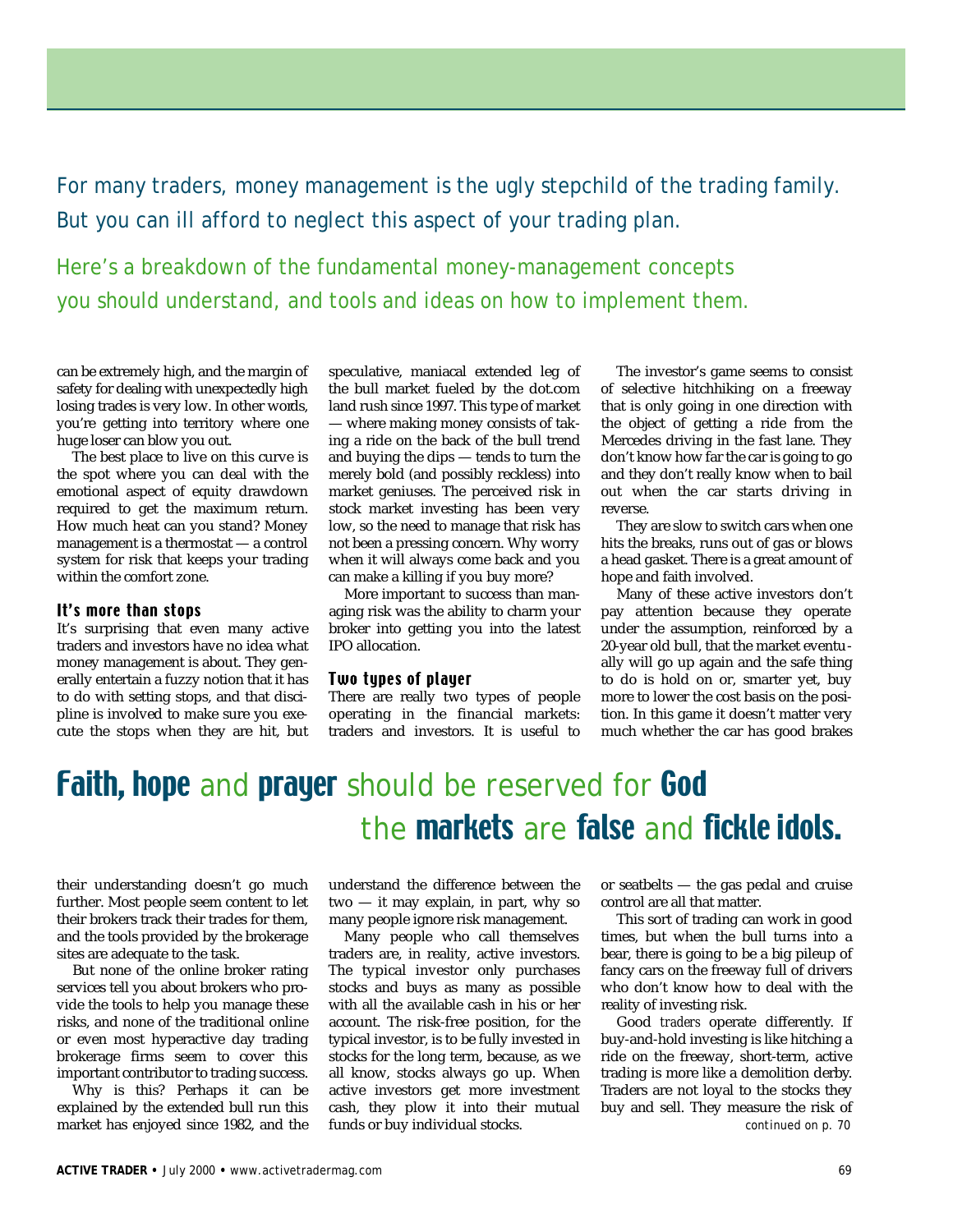each trade. They may have profit objectives but more commonly they use strict risk management as brakes and seatbelts to protect them in the melee and allow them to maneuver quickly. Success in this game is often more dependent on the use of brakes than the accelerator pedal.

Bad traders bring the biases and habits of the freeway-hitchhiking investor into the demolition derby of short-term, active trading, which requires completely different skills and a unique way of thinking. These traders go beyond simply buying dips and constant-dollar investing with all their cash: They trade on margin, borrowing money from their brokers to buy more dips and invest in more stocks. When they are tapped out on margin they use credit cards to plow more rental money into stocks — with little regard to the risk that goes along with this degree of leverage.

They are entering the demolition derby ring in a *borrowed* V12 Mercedes and, because they are not used to managing risk, they don't understand how to read the speedometer, operate the brakes or fasten the seatbelts.

#### Money management tasks

You need to perform the following important money management chores to do the job properly:

• Determine how much you are willing to risk on each trade.

• Understand the risk of the trade you are about to take and size the trade appropriately.

• Track the trade going forward.

• Pay attention to your risk points; take small losses before they become big losses.

• Review your performance.

#### Determining per-trade risk

The most important decision you need to make is how much you are willing to risk on each trade relative to your entire portfolio. For example, many of the top traders in Jack Schwager's Market Wizards books said they limited this amount to

less than 2 percent of their stake.

The reason to keep this number small is to protect yourself from a series of losses that could bring you to the point of ruin. Losing trades are a fact of life when trading — you *will* have them. The key is to limit those losses so that you can endure a string of them and have enough capital to place trades that will be big winners.

#### Understanding trading risk

It's easy to determine how much risk there is in a particular trade. The first step is to decide — before you put the trade on — at what price you will exit the trade if it goes against you. There are two ways to determine this price level. The first is to use a trading method based on technical analysis that will provide a reversal signal or a stop-loss price for you.

The second is to let money managment determine the exit when you don't have a technical or fundamental opinion about where the "I was wrong" price

### Tools for understanding and practicing good money management

few Web sites provide soft-<br>ware or Web-based tools for<br>understanding money man-<br>agement. Most of the large<br>finance sites do a fair job at letting you few Web sites provide software or Web-based tools for understanding money management. Most of the large track the value of your investments, but none of them are really suited for tracking the performance of a trading program — for that you need a piece of software.

The popular finance software packages, such as Quicken and Microsoft Money, can track the history of your transactions but don't do as good a job at treating these as trades. They're fine for showing you the value of your portfolio, and can save you time preparing your tax return, but they are not suited to executing the steps outlined in the main story.

Table 1 (right) is a list of sites and software packages that help with these tasks, some better than others. Money Maximizer, software written by traders for traders, is a good package for managing your trading risk by sizing your trades to the amount of risk you want

*continued on p. 66*

#### **TABLE 1 SOFTWARE SITES — SIZING THINGS UP**

| Software                          | <b>Type</b> | <b>Risk Mgmt?</b> | Company                                             |
|-----------------------------------|-------------|-------------------|-----------------------------------------------------|
| <b>Athena Money</b><br>Management | Software    | Yes               | International Institute<br>of Trading Mastery, Inc. |
| <b>Fund Manager</b>               | Software    | <b>No</b>         | <b>Beily Software</b>                               |
| kNOW Software                     | Web site    | Yes               |                                                     |
| <b>Money Maximizer</b>            | Software    | Yes               | <b>Trading Research Design</b>                      |
| <b>Stocktick</b>                  | Webware     | <b>No</b>         | <b>NAC Consulting</b>                               |
| StockVue 2000                     | Webware     | <b>No</b>         | <b>NOL Solution</b>                                 |
| <b>OCharts</b>                    | Software    | Yes               | Lycos/Quote.com                                     |
| <b>Trade Tracker</b>              | Excel       | Yes               | <b>TraderCraft Company</b>                          |
| <b>Medved Ouote Tracker</b>       | Webware     | Nο                | $2$ GK Inc.                                         |
| Money 2000                        | Software    | N <sub>0</sub>    | Microsoft                                           |
| Ouicken                           | Software    | N <sub>0</sub>    | Intuit                                              |
| Captool                           | Software    | <b>No</b>         | <b>Captools Company</b>                             |
| Portfolio                         | Web site    | No                | Quote com                                           |
| TradeFactory.com                  | Web site    | Yes               | TradeFactory.com                                    |
| Money                             | Web site    | N <sub>o</sub>    | Microsoft Investor                                  |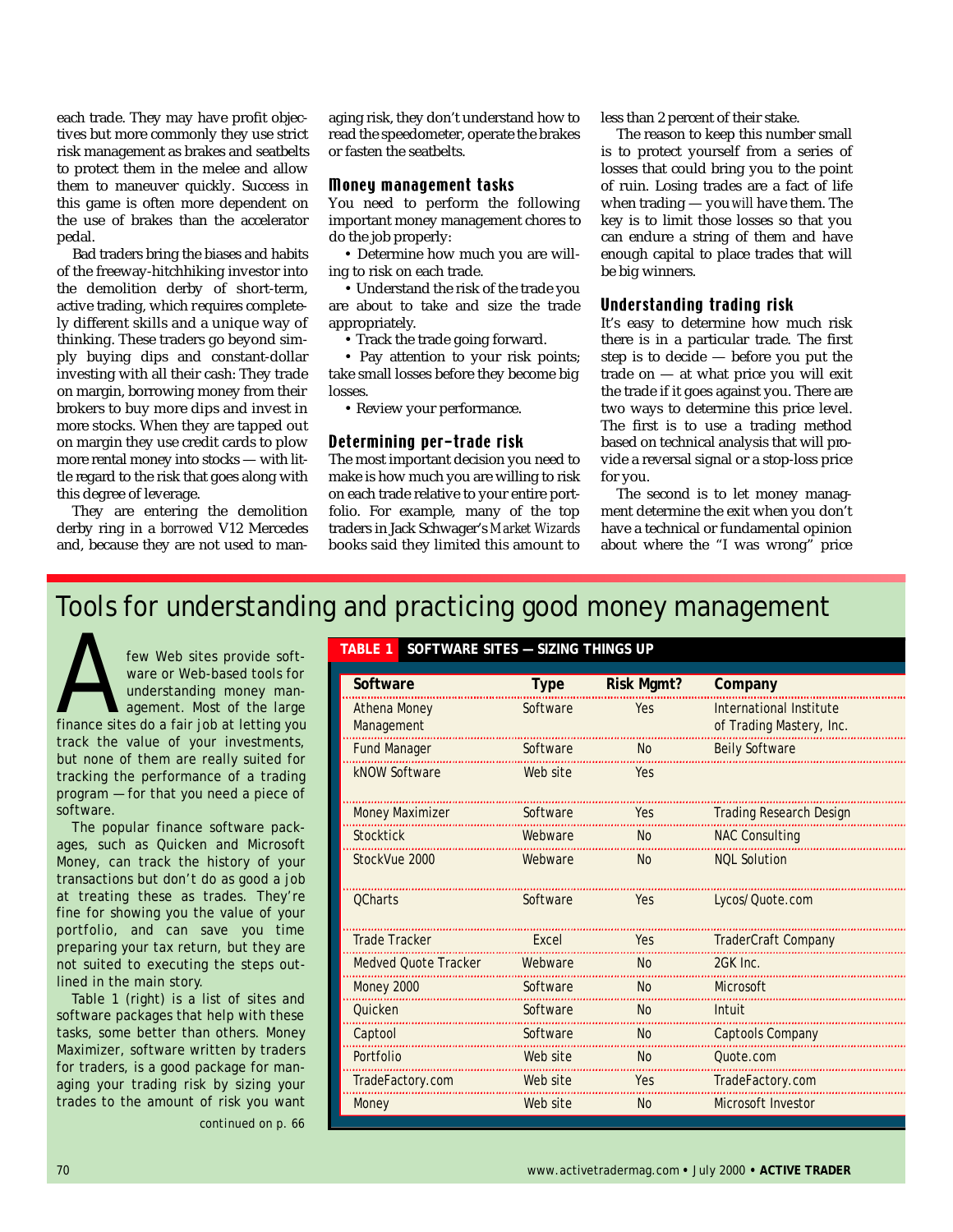point is. This is where you draw a line in the sand and tell the market that it cannot take any more money out of your wallet.

The point is that no matter what your approach — whether technical, fundamental, astrological or even a random dartboard pick — you should not trade or invest in anything without knowing, at all times, what your exit price will be. You need to know this price ahead of time so that you don't have to worry about the decision when that price is reached — the action at that point should be automatic. You won't have time to muddle it out when the market is screaming in the opposite direction you thought it would go!

If you are using the first method, you can use this formula to determine how many shares of stock to buy:

$$
s = \frac{er}{p-x}
$$

*where*

- $s = size of the trade$
- e = portfolio equity
- (cash and holdings)
- r = maximum risk percentage per trade
- $p =$  entry price on the trade
- x = pre-determined stop loss or exit price

For example, Belinda has a trading account with a total value (cash and holdings) of \$100,000 and is willing to risk 2 percent of that capital on any one trade. Her trading system gives her a signal to buy DTCM stock trading at \$100 per share and the system says that the reversal point on that trade is \$95. Plugging this into the formula tells Belinda that she can buy 400 shares of DTCM. The cost of this investment is \$40,000, but she is only risking 2 percent of her capital, or \$2,000, on the idea.

Belinda then gets a tip from her brother-in-law that KRMA is about to take a nose dive from its lofty perch at \$40 because he heard from his barber that earnings of KRMA will be well below expectations. She's willing to go short another \$10,000 of her stake on this idea. She studies a KRMAchart and can't see any logical technical points that would be a good place to put in a stop, so she uses the money management method to determine the stop according to this formula:

$$
x = \frac{p(i\text{-}er)}{i}
$$

where:

- x = pre-determined stop loss or exit price
- $p =$  entry price on the trade
- i = investment amount
- e = portfolio equity
- (cash and holdings) r = maximum risk percentage
- per trade

Since she's shorting KRMA, the value for *i*, \$10,000, should be negative. *continued on p. 72*

| <b>Web Address</b>                | Price                               | <b>Comments</b>                                                                                |
|-----------------------------------|-------------------------------------|------------------------------------------------------------------------------------------------|
| www.iitm.com/software/ii05002.htm | \$12,500                            | Associated with the money management practices<br>of Dr. Van Tharp, an investment psychologist |
| www.beiley.com/fundman/desc.html  | $$39;$ manual \$2                   | Specially suited for tracking mutual fund performance                                          |
| www.moneysoftware.com             | n/a                                 | Software is no longer available but the site<br>has very good information                      |
| www.moneymaximizer.com            | free trial; Full $$159;$ Pro $$259$ | Written by a top-rated hedge fund manager                                                      |
| www.naconsulting.com              | \$24.95                             |                                                                                                |
| www.stockview2000.com             | free: banner advertisements         |                                                                                                |
| www.gcharts.com/                  | $$89/m0$ .                          | Quote sheets track stops; calculate trade and<br>portfolio risk updated in real time           |
| www.tradercraft.com/download      | freeware fee \$25                   | Excel spreadsheets updated in real time                                                        |
| www.medved.net/QuoteTracker       | free: no ads \$60                   |                                                                                                |
| www.microsoft.com                 | \$64.95                             |                                                                                                |
| www.intuit.com/quicken            |                                     |                                                                                                |
| http://captools.com               | $$249 - $3,500$                     | Complete professional tool; includes tax accounting                                            |
| www.quote.com                     | free                                | Daily portfolio valuations; e-mail alerts                                                      |
| www.tradefactory.com              | $$299 + $99/m0$                     | Based on the famous Turtle Trading methods                                                     |
| www.moneycentral.msn.com/investor |                                     |                                                                                                |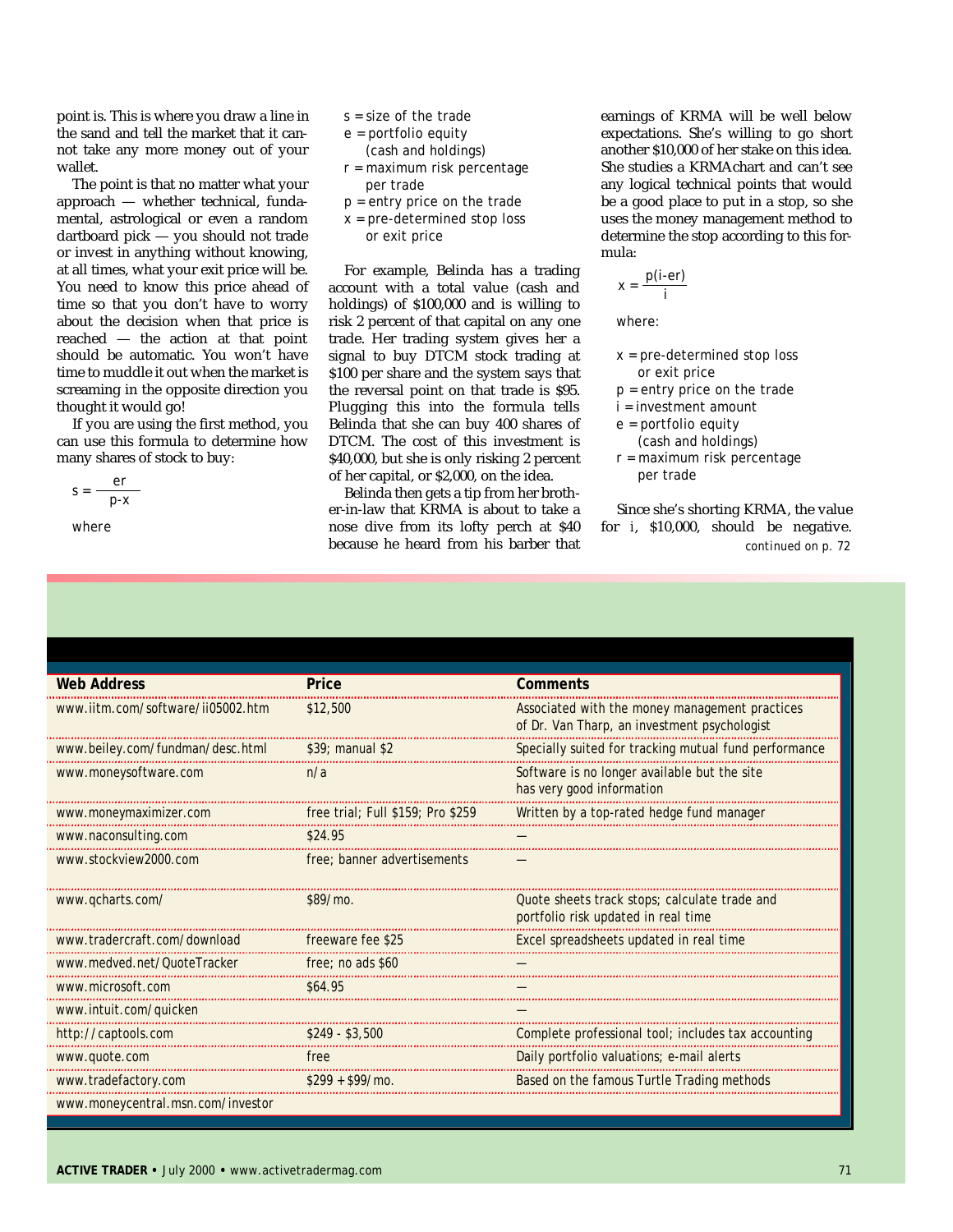Plugging these values into the formula above would tell Belinda that her stop price on the short sale of KRMA should be 48. If she didn't want to assign a high confidence on this trade she could reduce the max risk to 1 percent (r=0.01), which would bring the stop down to 44.

Another worthwhile variation to these methods is to use Ed Seykota's "core equity" for *e* in the formulas rather than the total value of all holdings in the portfolio. Core equity is what you have left when you subtract the total value at risk in all open positions from the total equity; value at risk in each trade is calculated by multiplying the number of shares in the position by the difference between the current price and the stop price on that trade.

Using the core equity value as the basis for sizing new trades has the desirable effect of automatically reducing the risk exposure on new positions when market volatility in your existing positions increases.

#### **Tracking your trades**

It is important to watch your positions as they progress and adjust your stop prices as the market moves in your direction.

In the first example, if DTCM moves from \$100 to \$120 and the stop is left at \$95, what started as \$2,000 or 2 percent at risk is now \$10,000 (9 percent of the total equity) at risk.

The mistake most people make is to consider trade winnings on open "house money" — that somehow this money is less painful to lose than the money in your back pocket.

This is a bad mental habit. If losing 2 percent of equity on a trade would be painful to Belinda when her account was at \$100,000, losing 9 percent after the stock has moved to \$120 should be several times more so. Moving your stop loss up with the price on a winning trade does several good things: It locks in your profits and if you are using core equity to size new positions, it will allow you to take more risk on new trades.

Never move a stop backwards from its initial price — stops should always be moved to reduce, never increase, the amount of risk on a trade.

Past the initial risk you are willing to take, stops should be a one-way valve for the flow of money from the market to your account.

#### **Terminating with prejudice**

A money management plan will only be useful if you do what it tells you. This means planning your trades as outlined above and trading your plan. If a stop

#### **Tools for understanding** *continued from p. 71*

to take. The interface can be a bit clumsy and the program leaves a few things to be desired, but it's a good overall package; the "Size-It" tool (right) sizes your trades based on risk relative to core equity.

Another software package that showed a great deal of promise — but is no longer produced — is kNOW Software by MoneySoft.com. The Web site provides an excellent online manual and the tutorial is a worthwhile and instructive guide to good money management practices.

The Athena software looks good, too, but its price tag is rather steep: \$12,500. The site is worth a visit  $-$  Dr. Van Tharp provides some good information on proper money management.

Excel makes an excellent tool for implementing the formulas listed above. (It's what I use for my own trading, in combination with Quote.com QCharts live quotes package. The Quote.com QFeed includes an add-in to power Excel spreadsheets with live quotes. The spreadsheet is freeware available at no charge on my Web site listed in the table.)

Some of the tools listed are a cross between software and a Web site ("Webware"). These packages are generally free but are paid for by banner ads displayed in the window of the software. The Medved quote tracker lets you turn off the ads if you register and pay the \$60 fee.

Money management is a complex subject, but one that is necessary to master if you want to enjoy a sustained trading career. The books listed in "Money Management Reading" (above right) provide additional information on this multi-faceted topic.  $\mathbf{\Omega}$ 

#### **FIGURE 2 SIZING THINGS UP — MONEY MAXIMIZER SAMPLE TRADE** *The Money Maximizer's "Size-it" tool calculates how many shares to trade based on risk relative to core equity.***DVA The First**

| CAN BINOK (12)<br>Size It. |                        |                    |                             |            |                    |                         |    |
|----------------------------|------------------------|--------------------|-----------------------------|------------|--------------------|-------------------------|----|
| Security.<br>Sizing:       | <b>Microsoft Corp.</b> |                    |                             |            |                    |                         |    |
|                            | ã<br>lLuna             | <b>MAN ILT</b>     | <b>Carro Zillagh Thomas</b> |            | <b>Links Value</b> | <b>They I haven</b>     | z. |
| <b>Symbol:</b>             | <b>MSTT</b>            | 20.127             | 見込ま                         | л          | 1400               | 71.521                  |    |
| <b>Drive</b> :             | 11000000000            | 20.377             | <b>IN SAINT</b>             | 富          | 6,504 0            | 有期期                     |    |
| Stop:                      | 52500000               | 地位地<br>70.97 k     | 电热电<br>1,00%                | 12<br>IB.  | \$1,300<br>11,840  | 70,600<br>70. IAI       |    |
| <b>Skid:</b>               | 5,000                  | 21.12%             | 上方面                         | 20.        | 12,300             | 63 KSI                  |    |
| Commission:                | 0.100                  | 24, 37 E.          | 150k                        | 老师         | 27,768             | 63 ZZI                  |    |
| <b>Point Risk:</b>         |                        | 21 ISS2            | 1 AZ                        | 211        | \$1,770            | 61. AGO                 |    |
|                            | <b>ALCOHOL: N</b>      | <b>21 H/Z</b>      | 法相应                         | ÚП.        | an an              | <b>121 7 INC</b>        |    |
|                            |                        | 27.1.20            | アアぼ                         | <b>DIP</b> | 104 250 v          | <b>BA APR</b>           |    |
| I gody History             |                        | 22.34%             | 2,507                       | 41         | \$4,775            | <b>G/260</b>            |    |
| 10mln                      | 544,924.25             | 22.62%             | これる                         | 45.        | 32. LCD            | <b>66,390</b>           |    |
| <b>DSE:</b>                | 193317%                | 77 ST 2<br>23.128. | 3,00%<br>化环化                | ÆП<br>57   | 世下部<br>15.095      | ES 345<br><b>EA SEE</b> |    |
| Hock foll-exchere.         | 14457                  | 32.27%             | 上面版                         | <b>IGP</b> | <b>25 RGG</b>      | GB 4.26                 |    |
| Hueng Power:               | 571981.00              | 2010/22            | 3.752.                      | ÆЦ         | 27.015             | 64.366                  |    |
| <b>Courtes</b>             | \$22,545.50            | 23 H/Z             | 非用区                         | <b>IRM</b> | 54456              | TA SING                 |    |
|                            |                        | 24, 17, 20         | 4 鸿译                        | IRI        | 57.TDL             | EA DAE                  |    |
|                            |                        | 24.072             | 机固定                         | FJ.        | <b>SUCTS</b>       | 医心肌                     |    |
| Principles of              | <b>Clean</b>           | 24,82%             | 生成蛋                         | £к.        | 53, 3750           | <b>K3 1.78</b>          | ×  |
|                            |                        |                    |                             |            |                    |                         |    |